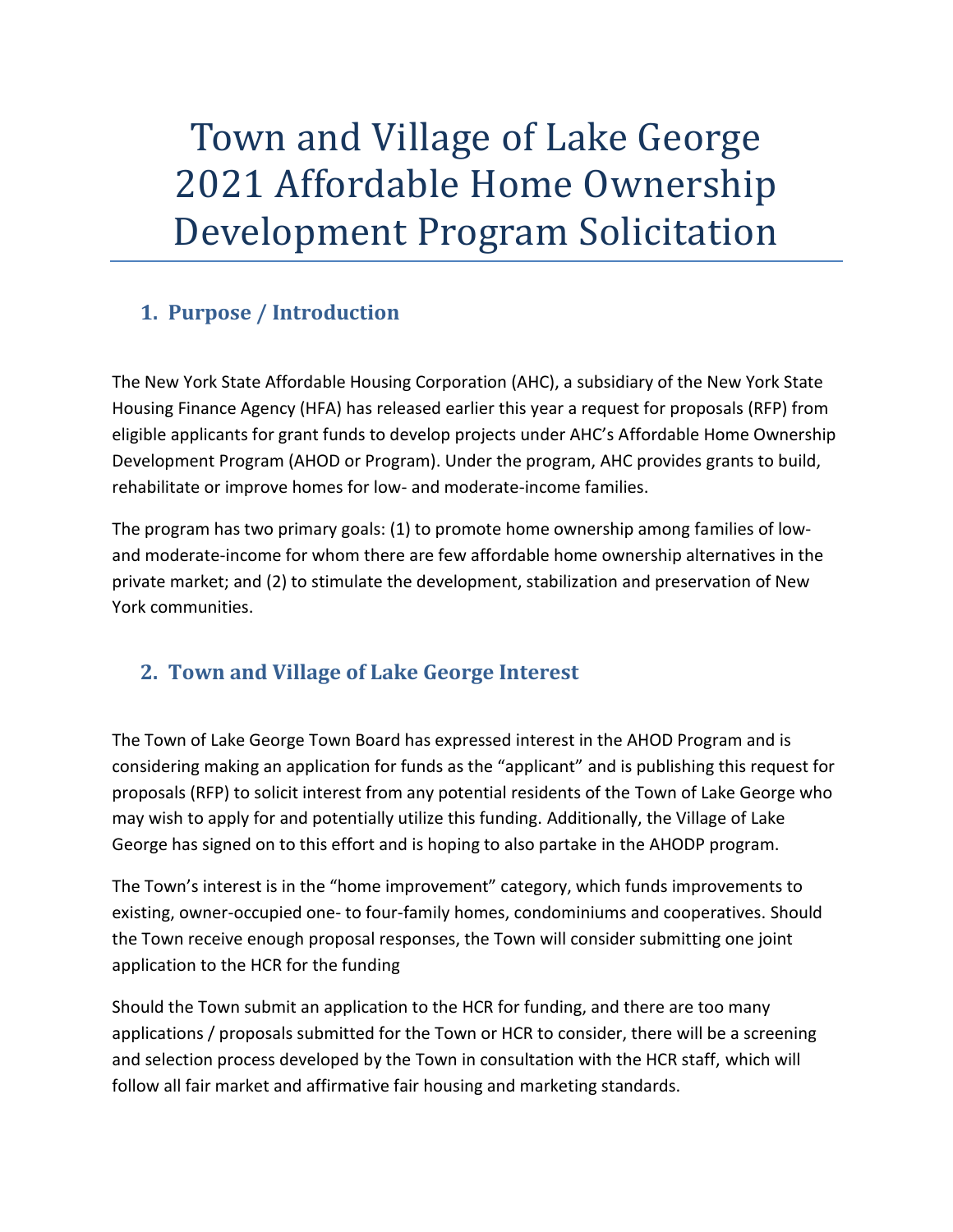### **3. Eligible Projects**

AHC funds for home improvement projects may be used to correct basic structural defects that threaten the health and safety of the residents, and to prolong the useful life of the home. Such projects could include other critical home repairs, such as roof replacement, plumbing and electrical upgrades, furnace (HVAC) replacement, and structural repairs

Funding limits from the AHC are \$35,000 per unit, and AHC funds may total up to 100% of the project cost, but the AHC expects grantees to combine these funds with funding from other sources including other grant funding or private sources. Projects proposing to only utilize AHC funds will be considered for funding awards, but will be given a lesser priority than projects that leverage other private or public funds to supplement a portion of the cost of the project.

Grantees must adhere to the tiered funding structure set by AHC per unit, which is a maximum of \$35,000 per unit for households at/below 90% of the Area Median Income, adjusted for family size; OR a maximum of \$27,000 per unit for households at/below 110% of the Area Median Income, adjusted for family size; OR a maximum of \$20,000 per unit for households at/below 130% of the Area Median Income, adjusted for family size.

## **4. Additional Requirements of Grantees**

Each home improved under the Program must be occupied and owned (or have been occupied and owned) by the owner for at least one year, and the owner will be required to execute an AHC Note and Mortgage. Projects utilizing AHC funding must also erect an AHC/HCR funding identification sign at the project site, and those signs are not provided for (or paid by) AHC.

Applicants must also be up to date on mortgage and property taxes, have an in-force homeowners insurance policy, have less than \$15,000 in liquid assets, and have flood insurance for homes within FEMA-designated flood zones.

Projects must also comply with the State Environmental Quality Review Act (SEQR) and the State Historic Preservation Act (SPHA), New York State Floodplain Regulations, Coastal Zone regulations, and New York State Smart Growth Public Infrastructure Policy Act regulations, as well as federal and state lead based paint and asbestos laws and regulations.

If the Town does submit for and win AHC Funding, any grantee awarded money to residents for their rehabilitation projects will be required to sign into agreements with the Town or Village.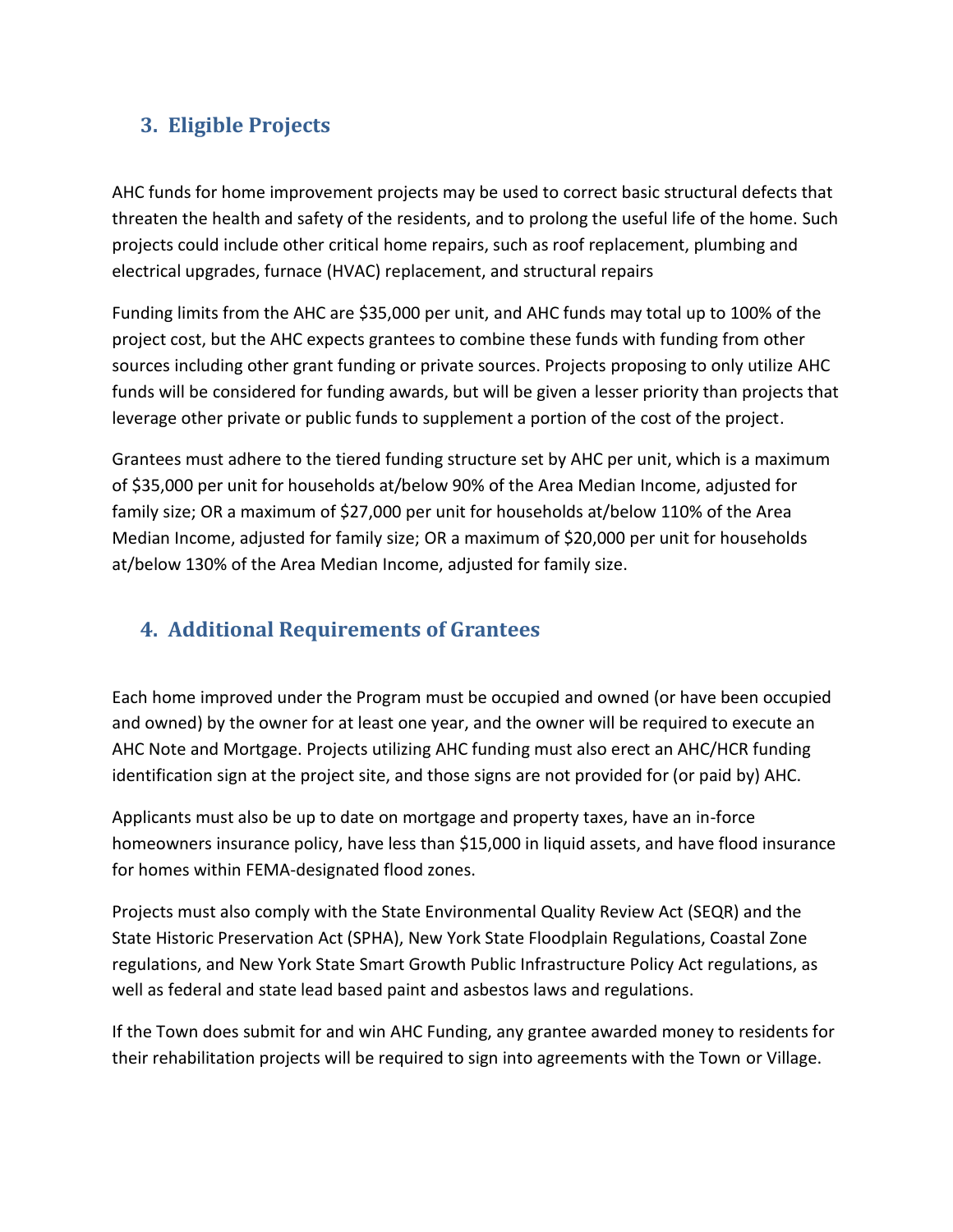# **5. Proposal Requirements**

All applicants will be required to submit the proposal found on pages 3 and 4 to the Town of Lake George Planning and Zoning Office, at [dbarusch@lakegeorgetown.org,](mailto:dbarusch@lakegeorgetown.org) or via mail to 20 Old Post Road, Lake George, NY 12845, ATTN: Dan Barusch, Director of Planning and Zoning.

## **PROPOSAL SUBMISSION**

| Do you own your home? _______ Year Built _______ Approximate Value _________     |  |  |
|----------------------------------------------------------------------------------|--|--|
| Do you have a mortgage? ________ Name of Bank __________________________________ |  |  |
| Is your mortgage paid up to date? _________ Are Taxes paid to date? ____________ |  |  |
| Do you have property insurance? ________ Is this a mobile/modular home? _____    |  |  |
| Approximate value of your assets (property other than home, bank accounts,       |  |  |
| Have you ever received help with home repairs before? __________                 |  |  |
|                                                                                  |  |  |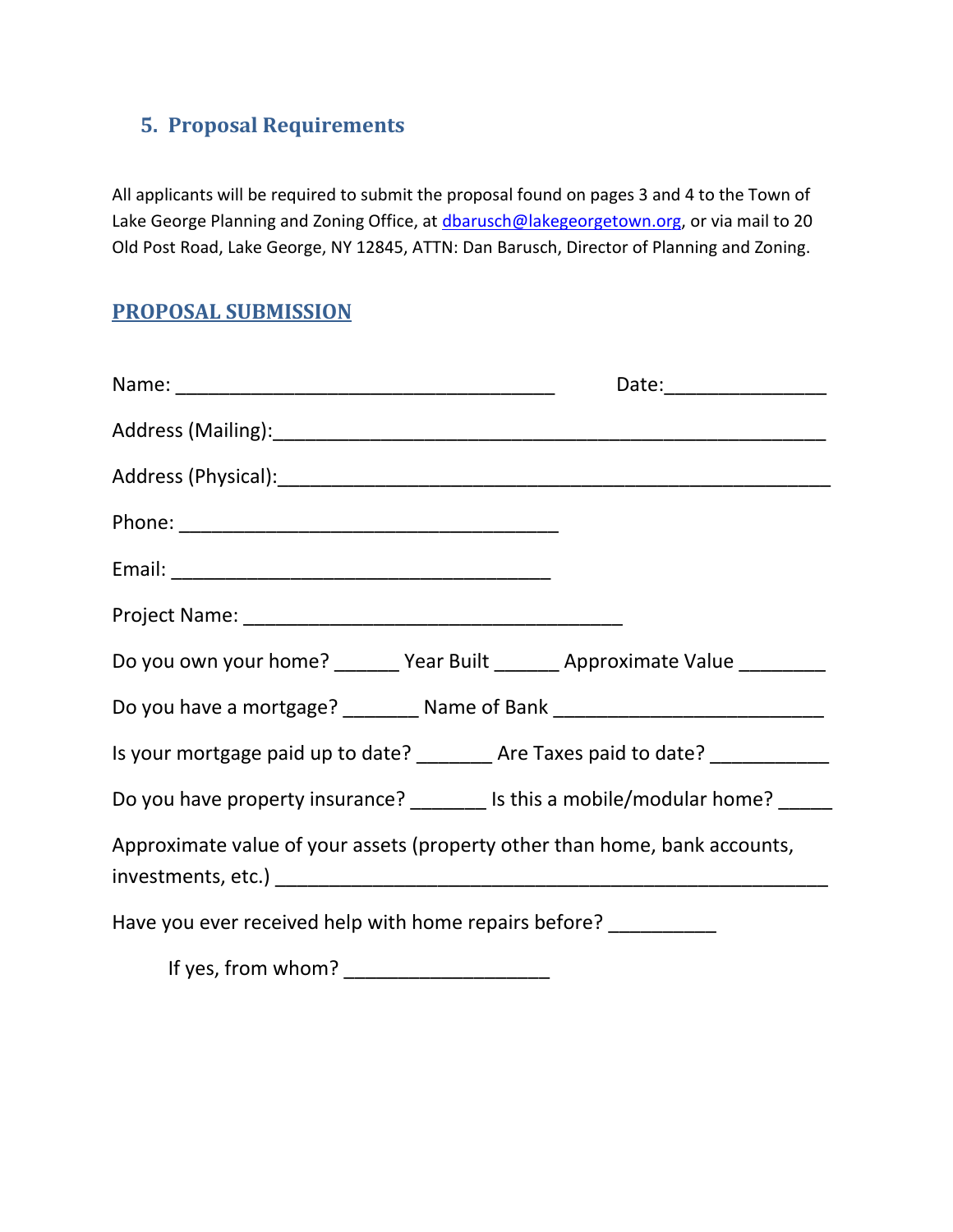**Home Improvement Narrative**: (please also include a statement on the need for the grant and difficulties in obtaining private financing for the proposed improvements. Also include a statement or description of any ground disturbance).



**Type of Improvement Proposed:** (circle one/numerous, and please provide photos to show representation of the existing condition of the home)

- Structural
- Safety / Code compliance upgrades
- Roofs
- Windows
- Heating or Cooling Systems
- Other (please explain in detail:

#### **Estimated Costs of Improvements:** (provide ALL, and supporting documentation)

\_\_\_\_\_\_\_\_\_\_\_\_\_\_\_\_\_\_\_\_\_\_\_\_\_\_\_\_\_\_\_\_\_\_\_\_\_\_\_\_\_\_\_\_\_\_\_\_\_\_\_\_\_\_\_\_\_\_\_\_\_ \_\_\_\_\_\_\_\_\_\_\_\_\_\_\_\_\_\_\_\_\_\_\_\_\_\_\_\_\_\_\_\_\_\_\_\_\_\_\_\_\_\_\_\_\_\_\_\_\_\_\_\_\_\_\_\_\_\_\_\_\_

- Total Cost:\_\_\_\_\_\_\_\_\_\_\_\_\_\_\_\_\_
- Labor:\_\_\_\_\_\_\_\_\_\_\_\_\_\_\_
- Materials: \_\_\_\_\_\_\_\_\_\_\_\_\_
- Design Fees / Permits / Etc.: